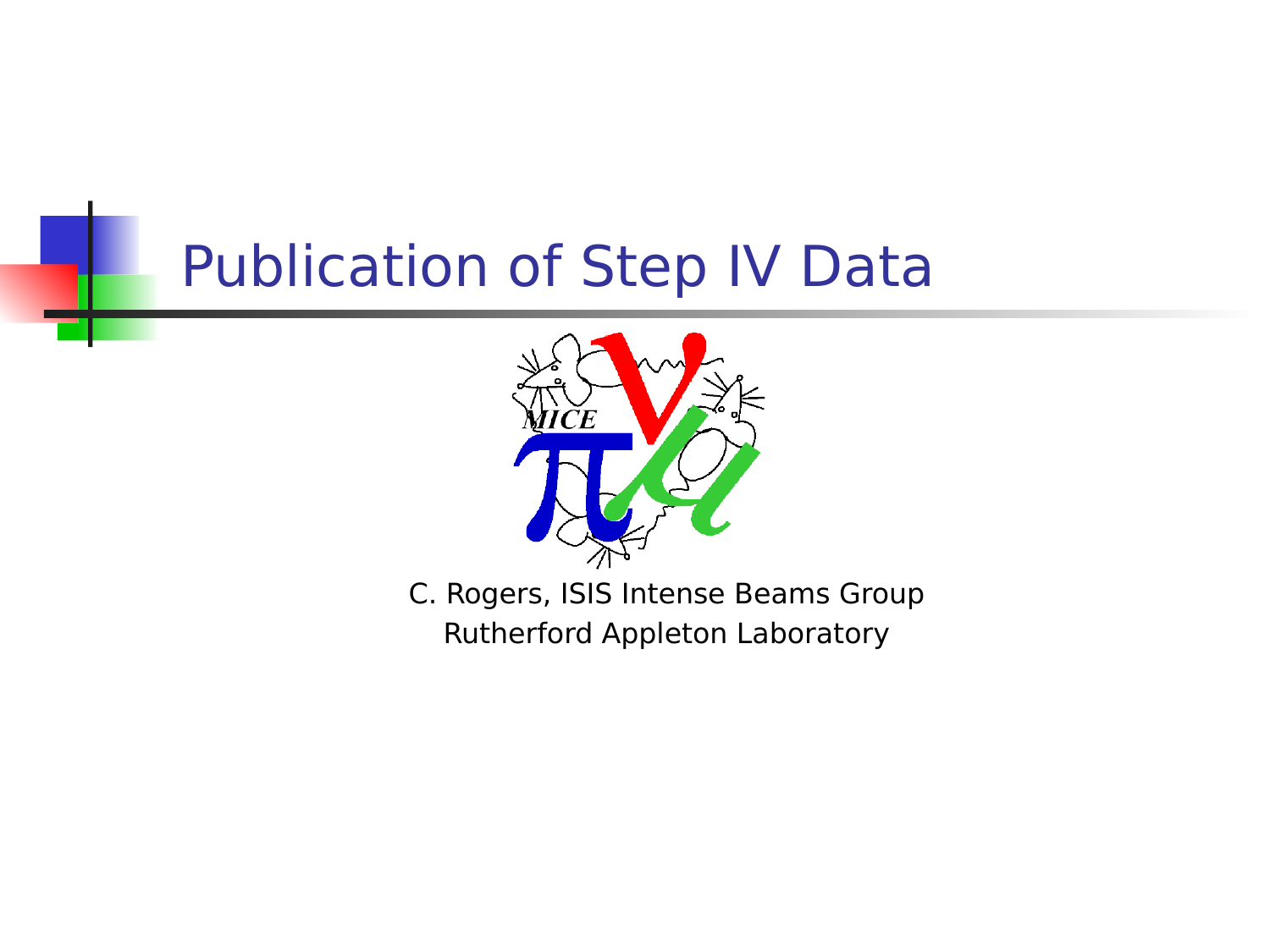## Papers to Complete

- Papers in the pipeline
	- Emittance measurement
	- **Emittance evolution rapid communication**
	- Field-off scattering
- **Analyses approaching the pipeline** 
	- **Field-on scattering**
	- **Energy loss**
	- Emittance evolution full analysis
- **Supporting technical papers** 
	- Detector and Magnet alignment
	- Non-linear beam optics
	- System performance paper
- Data taking plan for IH2
	- What data (and risks) in what order?

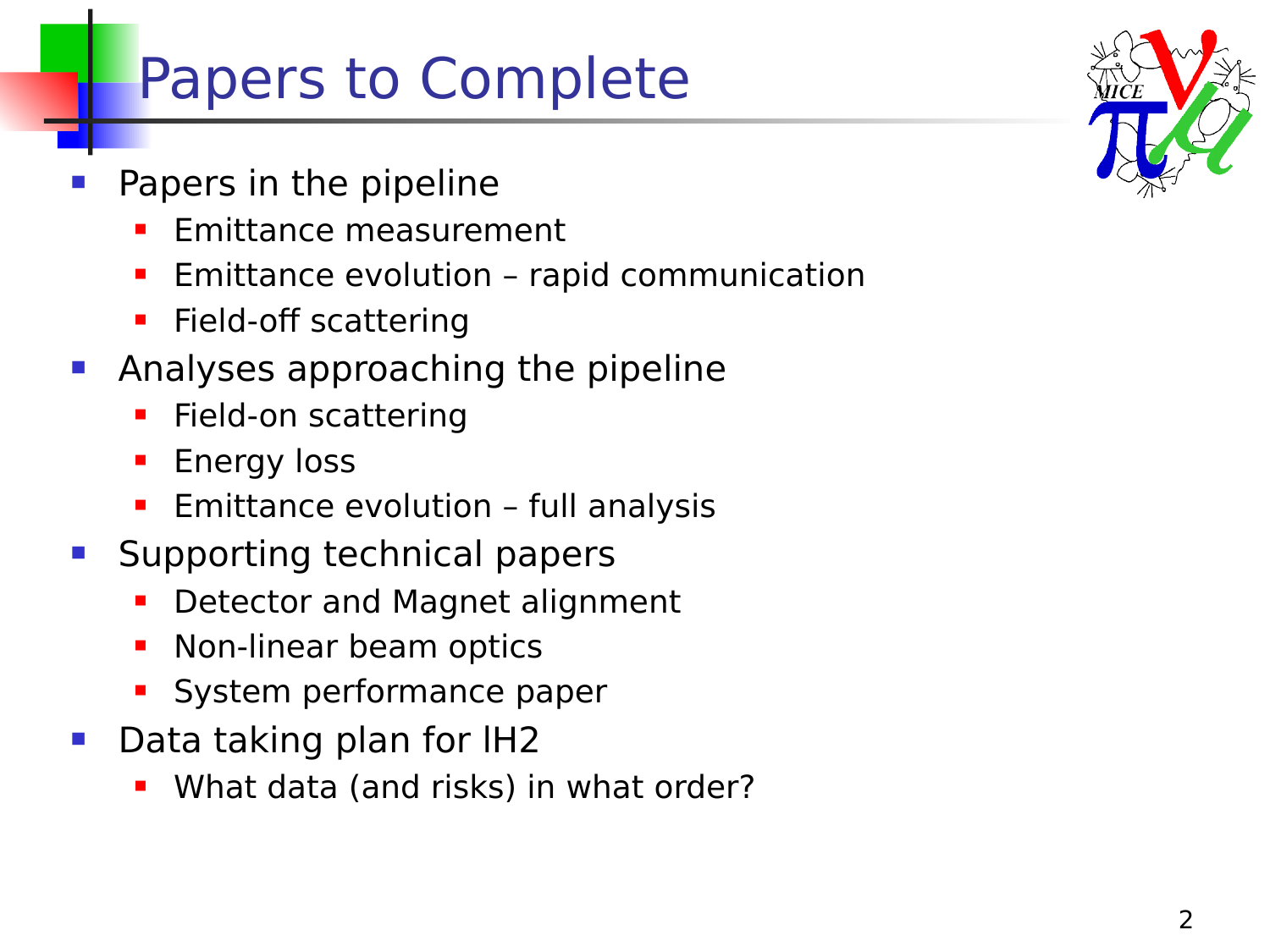## Emittance Measurement

- Beam impurity and effect on measurement
- **Effect of cuts on systematic uncertainty** 
	- TOF01 cut
	- TOF position cut
	- Aperture cut
	- Momentum Binning
	- (p-value cut/multiple tracks cut)
- **Look at track quality cut (p-value cut vs chi2 cut or** matching with the tof?)
- **Estimate tracker inefficiency**
- **Nomentum scale and hall probes**
- $\blacksquare$  Tracker resolution
	- Non-uniformity of the field
	- Go upstream from tracker to tof (e.g. compare Rayner reconstruction and tracker reconstruction)
- Promise to complete MICE note by CM48 (KL)



3

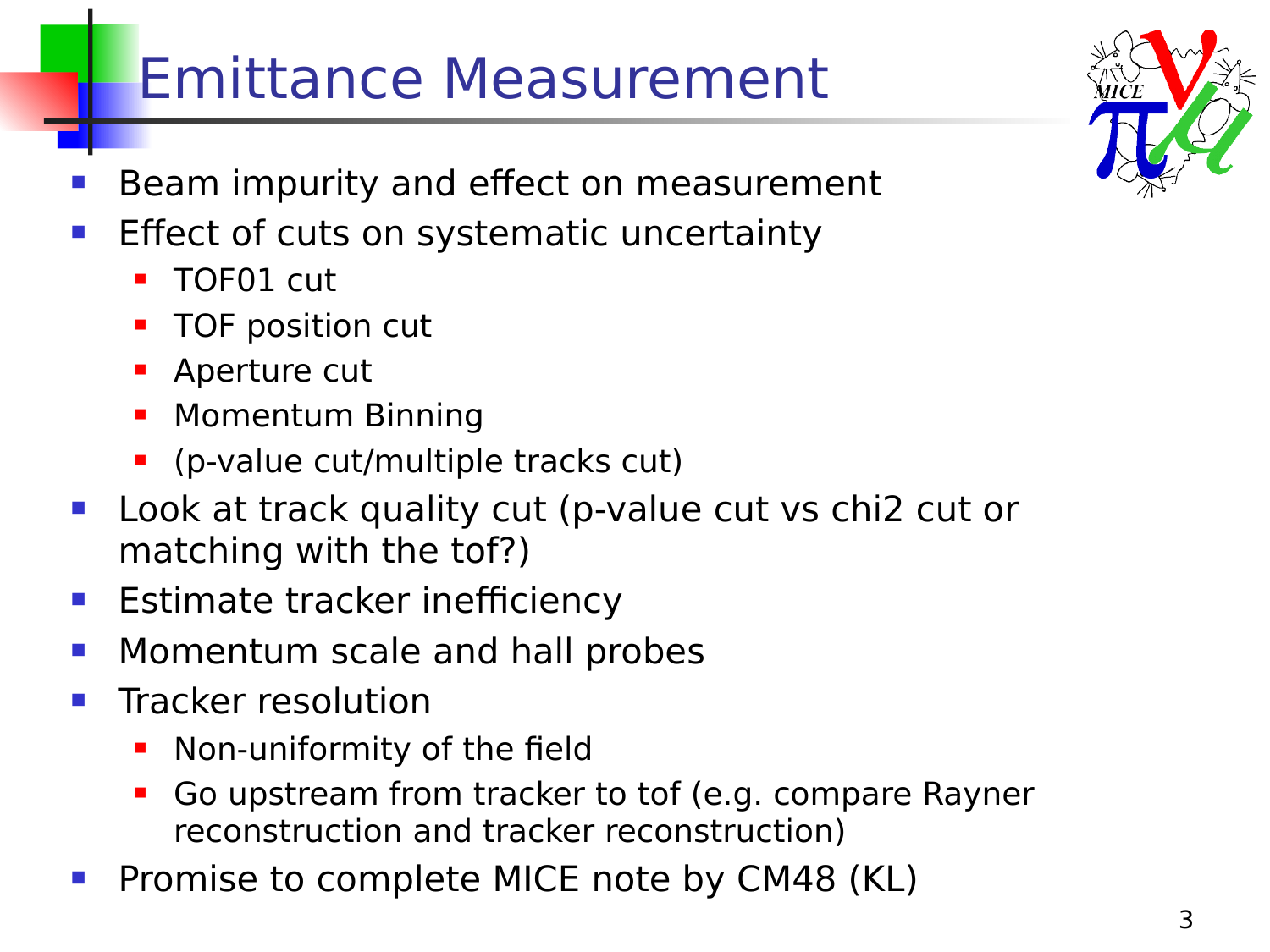# Emittance Evolution Plans

- Refactor analysis routines to deal with more data (30 hours)
- **Add downstream cuts for badly reconstructed events and** decays (20 hours/12 hours)
- Improved PID cut (6 hours)
- Analysis of apertures (40 hours)
- Event selection to get a matched beam (40 hours)
- Tidy up uncertainty analysis (40 hours/8 hours)
	- Second pass on the general approach
	- **Field magnitude in tracker region**
	- Effect of uncertainty in tracker alignment to field
- Improved amplitude calculation beam ellipse calculation separate to amplitude calculation (10 hours)
- MC Uncertainties (geometry/densities, fields) (40 hours)
- Welcome density analyses if they can be done in a timely manner

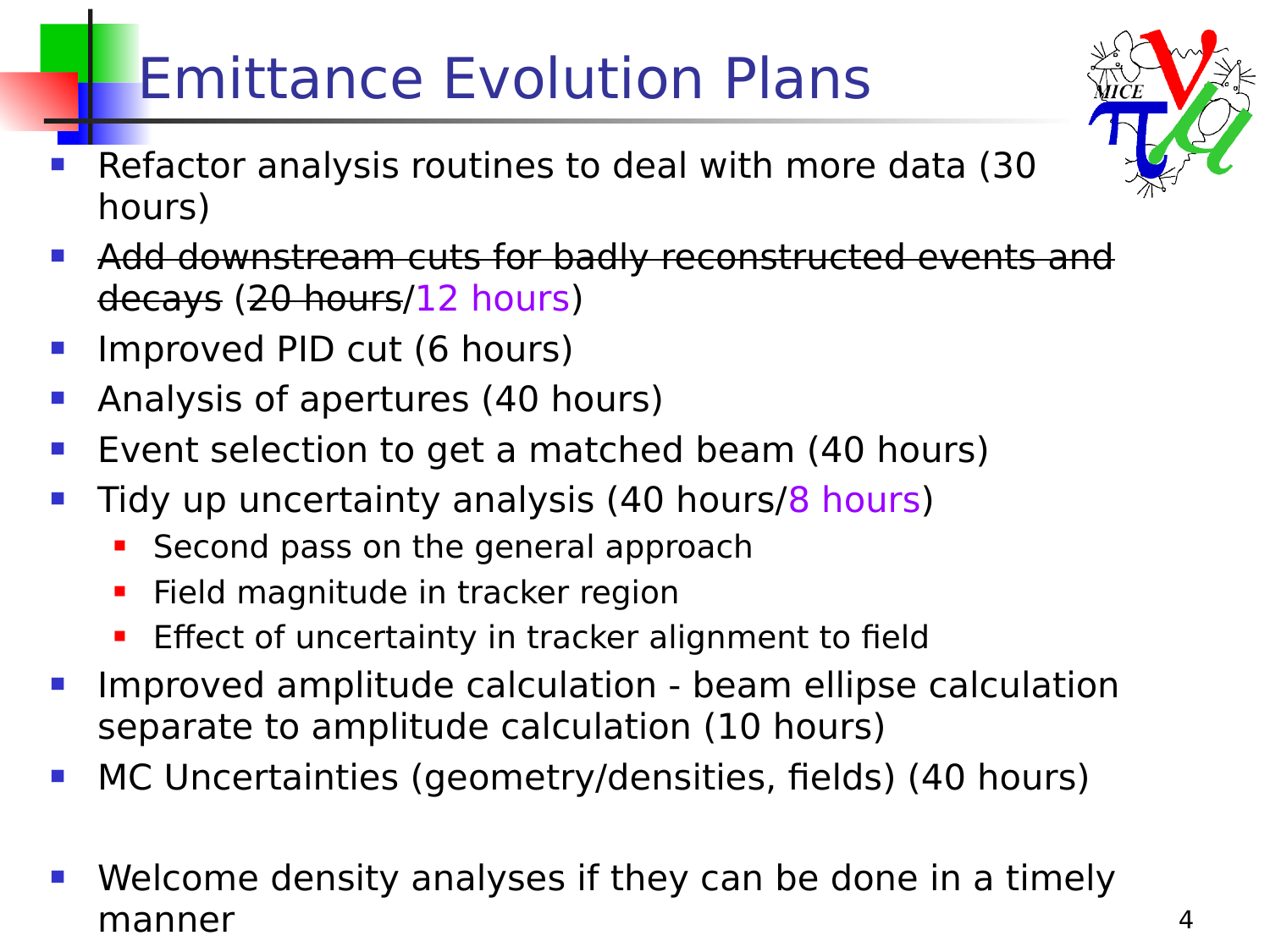# Emittance Evolution Antiplans

- Jobs I am not planning to do, subject to referees
- Beam-based magnet alignment and magnitude
	- This is a paper in itself
- Running COMSOL to validate Hall probes in tracker region;
	- comparison with the field mapping data
	- **This is a paper in itself**
- TOF systematic uncertainty
	- **My opinion probably at 100-200 ps level**
	- but it is only used for PID and validation of tracker
	- I won't wait for TOF

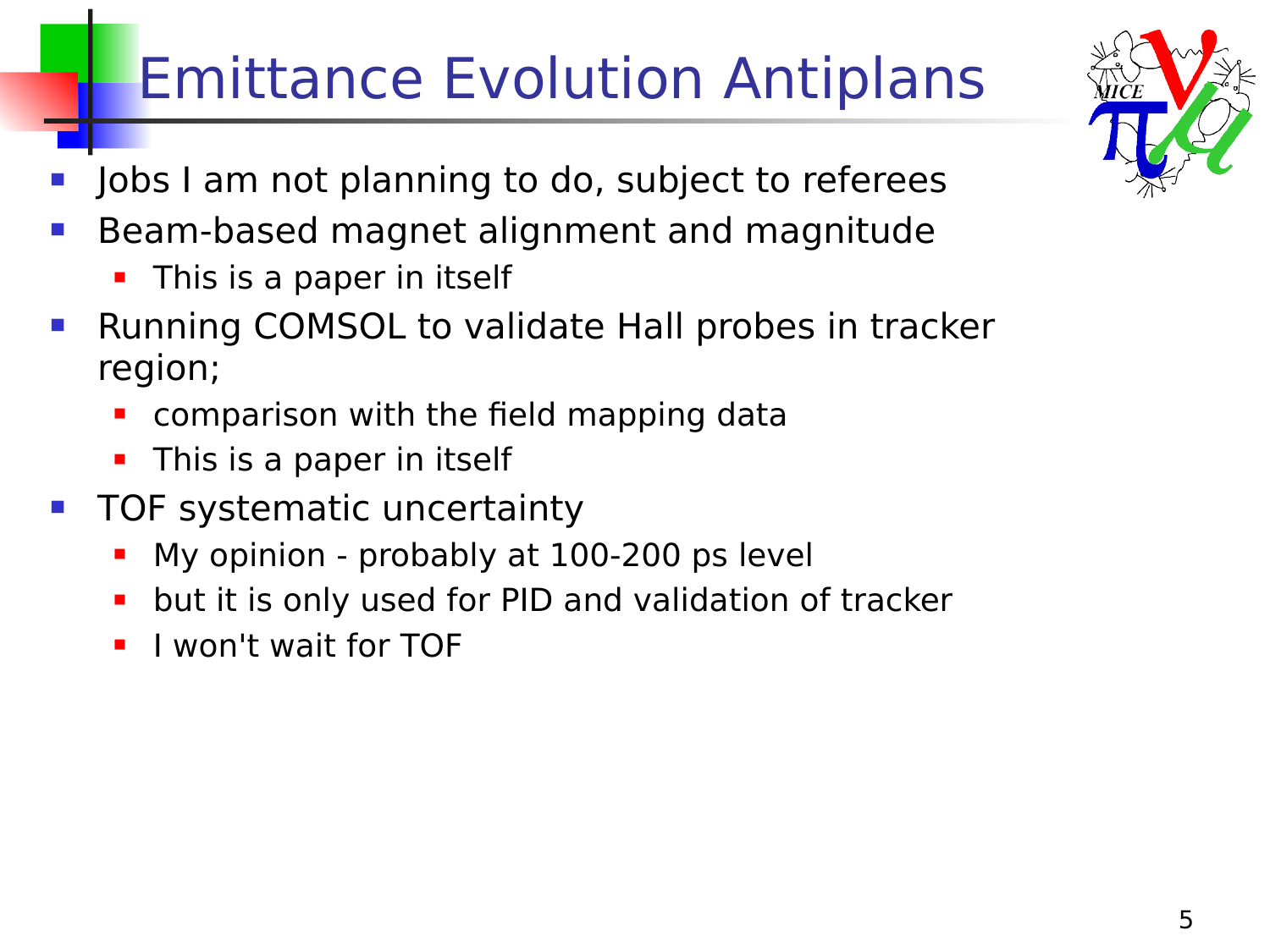### Field-off scattering

- Validate code
- Update Note (new round of plots)
- Moliere model comparison
- Implement P correction (1 week)
- Reprocess data with MAUS v2.9.x (C&S/W)
- Build MC with MAUS v2.9.x (C&S/W)
- Include tracker efficiency in analysis (2 weeks)
- Incorporate Neon scattering in Xenon and LiH analysis (2 weeks)
- Question:
	- Shall we include Xenon and Neon in this publication or publish separately?
	- The analysis is harder...